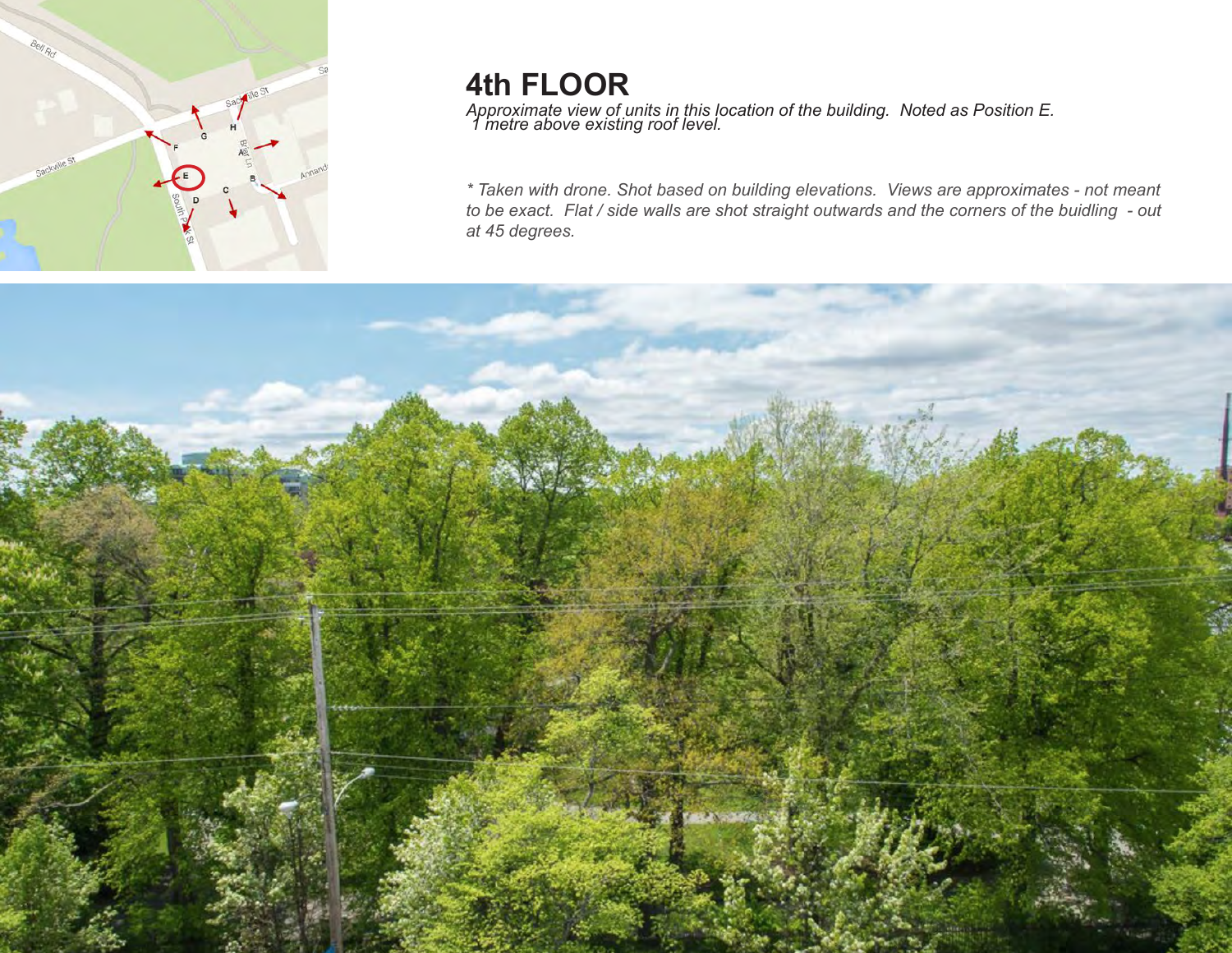

*Approximate view of units in this location of the building. Noted as Position E. 7 metres above existing roof level.* 

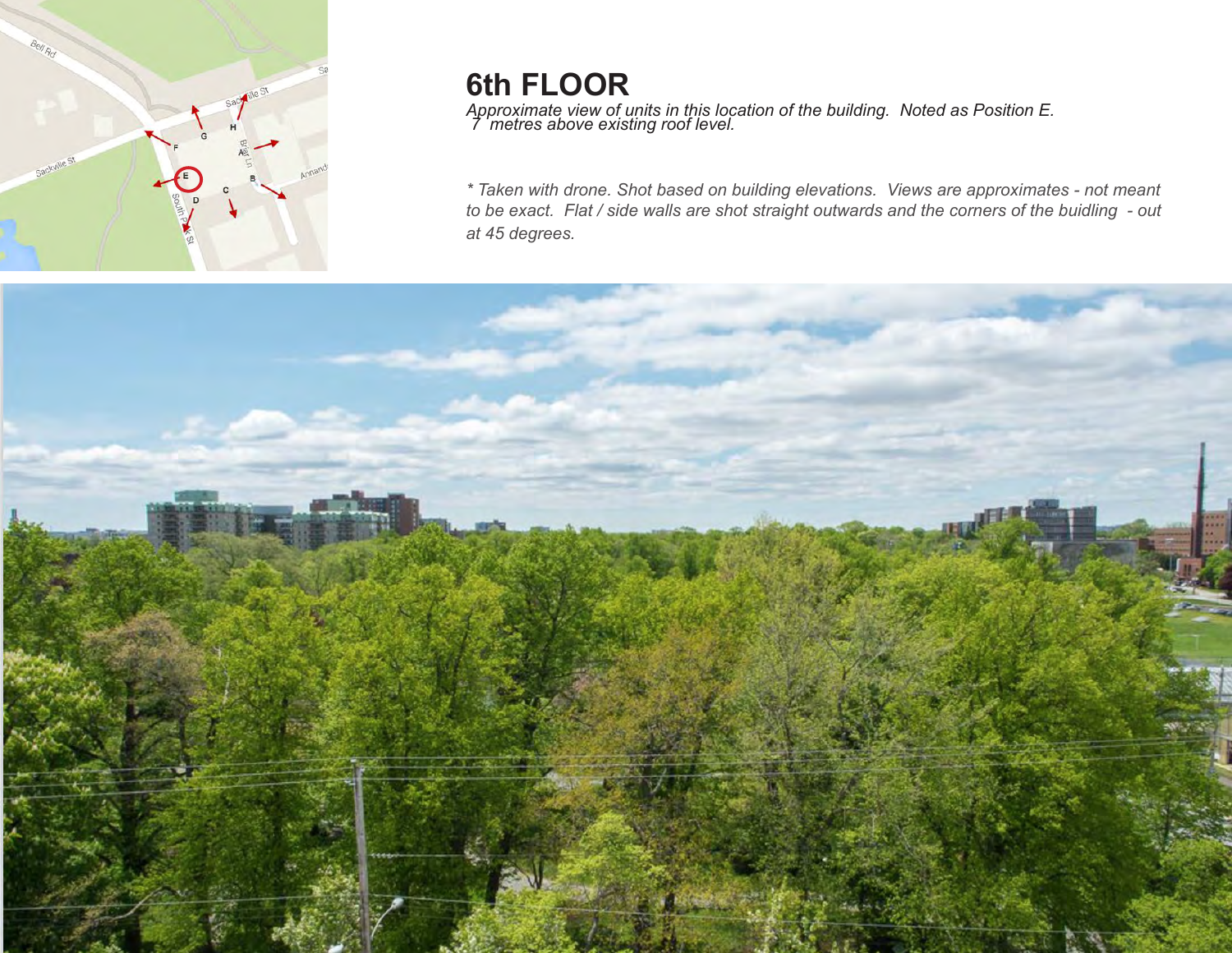

*Approximate view of units in this location of the building. Noted as Position E. 13 metres above existing roof level.* 

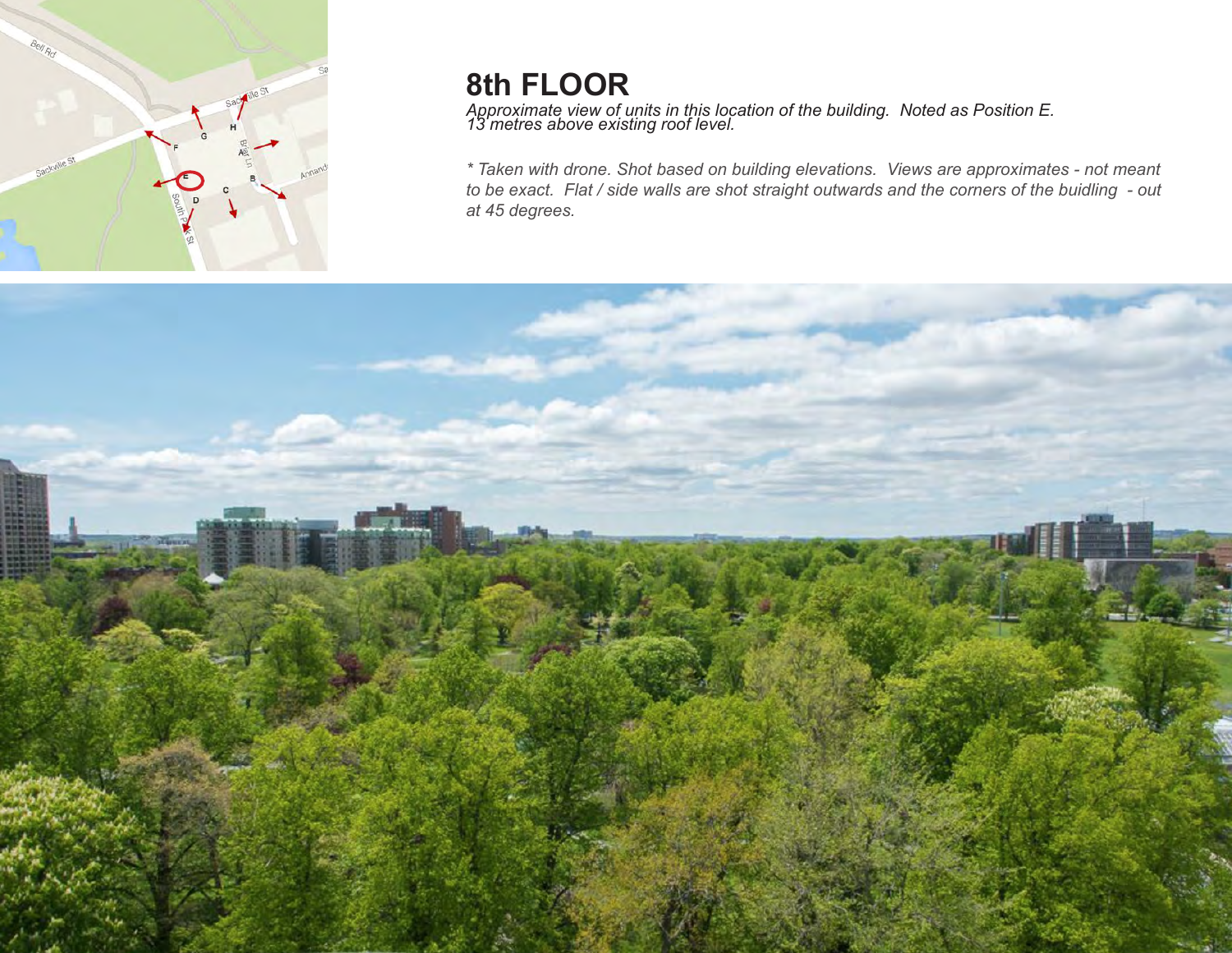

*Approximate view of units in this location of the building. Noted as Position E. 20 metres above existing roof level.*